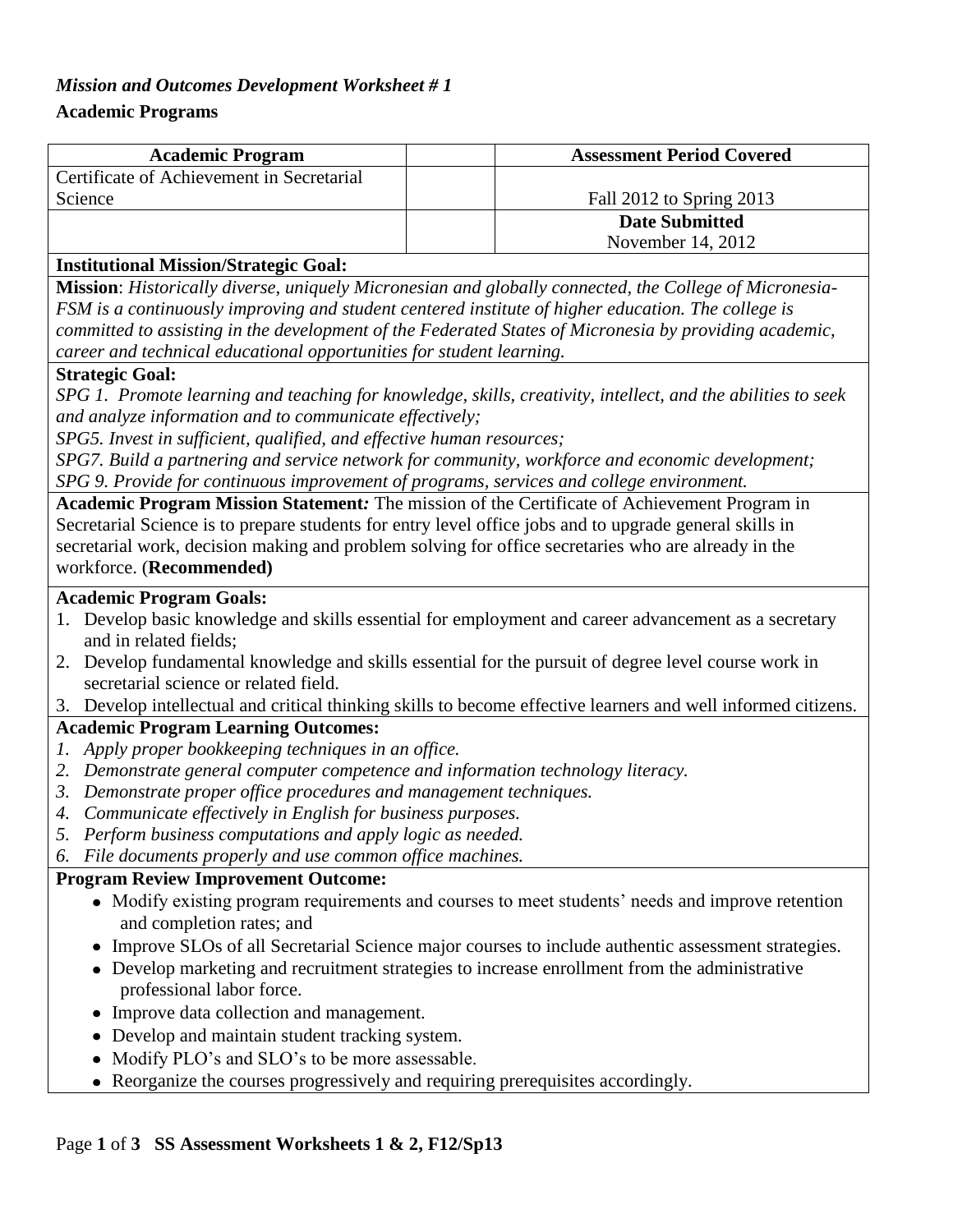| Certificate of Achievement in Secretarial |                                  |
|-------------------------------------------|----------------------------------|
| Science                                   | Fall 2012 to Spring 2013         |
| <b>Academic Program</b>                   | <b>Assessment Period Covered</b> |
| (X) Formative Assessment                  |                                  |
| <b>Summative Assessment</b>               |                                  |

| <b>Evaluation questions</b>                                                                              | Data sources                                                 | <b>Sampling</b>                                                 | <b>Analysis</b>                                                              |
|----------------------------------------------------------------------------------------------------------|--------------------------------------------------------------|-----------------------------------------------------------------|------------------------------------------------------------------------------|
| 1. Can the students apply proper<br>bookkeeping techniques in an<br>office?                              | Quiz, workbook,<br>and project results                       | BK 095 and BK<br>096, BU 099b                                   | Percentage                                                                   |
| 2. Can the students demonstrate<br>practical skills in the use of basic<br>software applications?        | Quiz and<br>computer lab<br>project results                  | CA100s, CA101s,<br>and BU099b                                   | Percentage                                                                   |
| 3. Can the students demonstrate proper<br>office procedures and management<br>techniques?                | Question and<br>project results                              | BU095, BU099b                                                   | Percentage                                                                   |
| 4. Can the students communicate<br>effectively in English for business<br>purposes?                      | Written,<br>presentation, and<br>email assignment<br>results | <b>ESL/BU 095,</b><br><b>ESL/BU 096, SS</b><br>100, and BU 099b | Percentage                                                                   |
| 5. Can the students perform business<br>computations and apply logic as<br>needed?                       |                                                              | BU 098, BU 099b                                                 | Percentage                                                                   |
| 6. Can the students file documents<br>properly and use common office<br>machines?                        | Short answer<br>questions and<br>demonstration<br>results    | BU0 95, BU 099b                                                 | Percentage                                                                   |
| How many students were able to<br>7.<br>pass to the next higher level SS<br>courses?                     | <b>OAR/IRPO</b>                                              | <b>All SS Classes</b>                                           | Percentage                                                                   |
| What job placements did the SS<br>8.<br>graduates acquire?                                               | Employers,<br>Alumni                                         | Survey/Interview                                                | Frequency                                                                    |
| 9. What workplace application skills<br>were able to be satisfied by the<br>graduates of the SS program? | Employers                                                    | Survey/Interview   Frequency                                    |                                                                              |
| 10. Do the major course requirements<br>in SS Program support the six (6)<br>program learning outcomes?  | <b>Course Outlines</b>                                       | Review all of the<br>course outlines in<br>the program.         | Comparison of<br>the course<br>SLO <sub>s</sub> to the<br>PLO <sub>s</sub> . |

## **Timeline**

# Page **2** of **3 SS Assessment Worksheets 1 & 2, F12/Sp13**